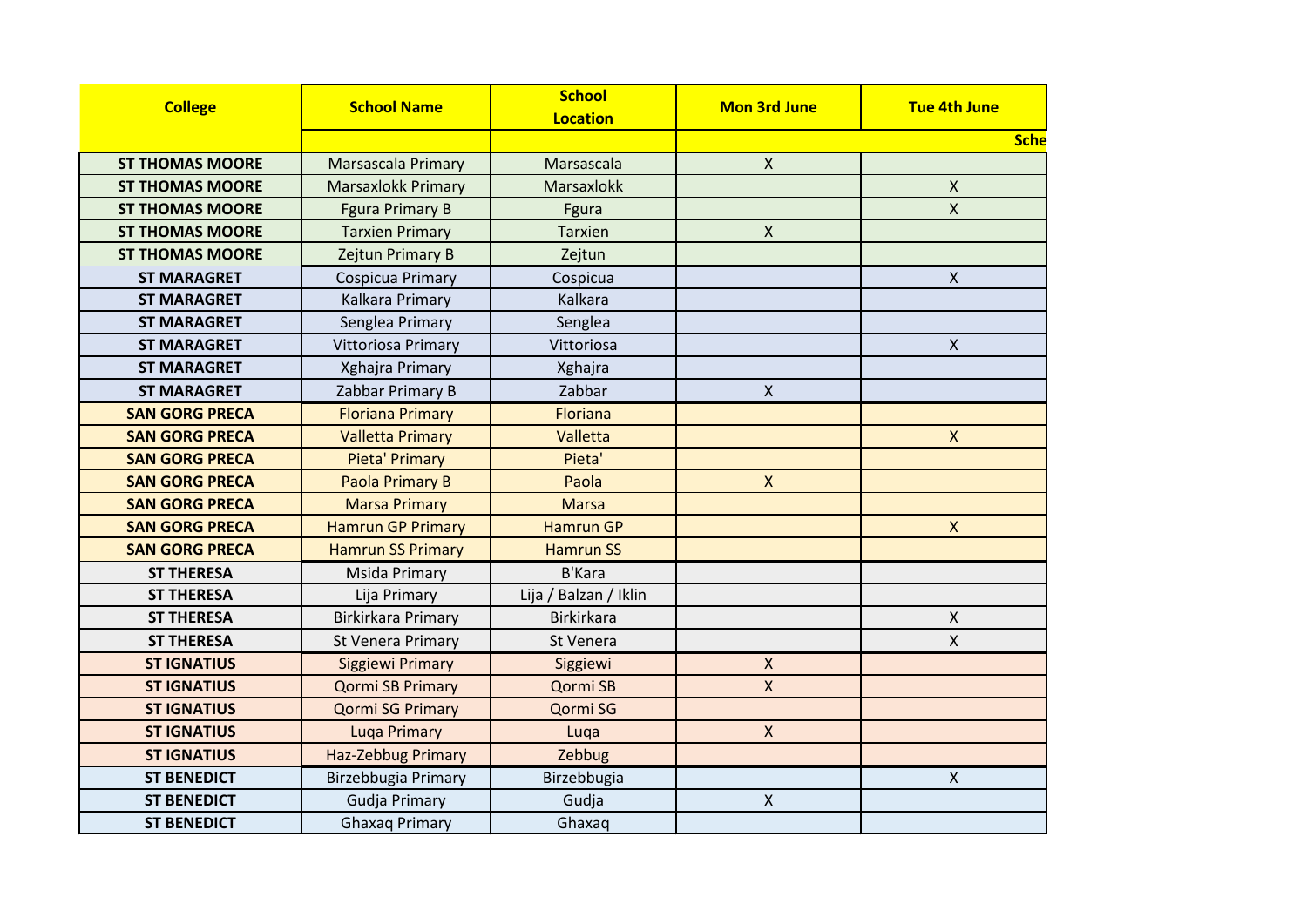| <b>ST BENEDICT</b>  | <b>Kirkop Primary</b>        | Kirkop               | $\pmb{\mathsf{X}}$ |              |
|---------------------|------------------------------|----------------------|--------------------|--------------|
| <b>ST BENEDICT</b>  | Mqabba Primary               | Mqabba               | X                  |              |
| <b>ST BENEDICT</b>  | <b>Qrendi Primary</b>        | Qrendi               |                    | $\mathsf{X}$ |
| <b>ST BENEDICT</b>  | Safi Primary                 | Safi                 |                    |              |
| <b>ST BENEDICT</b>  | <b>Zurrieg Primary</b>       | Zurrieg              |                    |              |
| <b>ST CLARE</b>     | <b>Pembroke Primary</b>      | Pembroke             |                    |              |
| <b>ST CLARE</b>     | San Gwann Primary            | San Gwann            |                    |              |
| <b>ST CLARE</b>     | <b>Sliema Primary</b>        | Sliema               |                    | $\mathsf{X}$ |
| <b>ST CLARE</b>     | <b>St Julians Primary</b>    | St Julians           | $\pmb{\times}$     |              |
| <b>ST CLARE</b>     | <b>Gzira Primary</b>         | Gzira                |                    | $\mathsf{X}$ |
| <b>ST NICHOLAS</b>  | <b>Mgarr Primary</b>         | <b>Mgarr</b>         |                    | $\mathsf{X}$ |
| <b>ST NICHOLAS</b>  | <b>Attard Primary</b>        | Attard               |                    |              |
| <b>ST NICHOLAS</b>  | Dingli Primary               | Dingli               |                    | $\mathsf{X}$ |
| <b>ST NICHOLAS</b>  | Mtarfa Primary               | Mtarfa               |                    |              |
| <b>ST NICHOLAS</b>  | <b>Rabat Primary</b>         | Rabat                | $\mathsf X$        |              |
| <b>ST NICHOLAS</b>  | Bahrija Primary              | Bahrija              |                    |              |
| <b>MARIA REGINA</b> | <b>Gharghur Primary</b>      | Gharghur             | $\mathsf{X}$       |              |
| <b>MARIA REGINA</b> | <b>Mellieha Primary</b>      | <b>Mellieha</b>      |                    |              |
| <b>MARIA REGINA</b> | <b>Mosta Primary B</b>       | <b>Mosta</b>         |                    |              |
| <b>MARIA REGINA</b> | <b>Naxxar Primary</b>        | <b>Naxxar</b>        |                    |              |
| <b>MARIA REGINA</b> | <b>Naxxar Hub</b>            | <b>Naxxar</b>        |                    | $\mathsf{X}$ |
| <b>MARIA REGINA</b> | <b>St Paul's Bay Primary</b> | <b>St Paul's Bay</b> |                    | $\mathsf{X}$ |
| <b>GOZO COLLEGE</b> | <b>Ghajnsielem Primary</b>   | Ghajnsielem          | X                  |              |
| <b>GOZO COLLEGE</b> | <b>Gharb Primary</b>         | Gharb                |                    |              |
| <b>GOZO COLLEGE</b> | <b>Kercem Primary</b>        | Kercem               |                    |              |
| <b>GOZO COLLEGE</b> | Nadur Primary                | Nadur                |                    |              |
| <b>GOZO COLLEGE</b> | San Lawrenz Primary          | San Lawrenz          |                    |              |
| <b>GOZO COLLEGE</b> | Sannat Primary               | Sannat               |                    | $\mathsf{X}$ |
| <b>GOZO COLLEGE</b> | Victoria Primary             | Victoria             |                    | To be co     |
| <b>GOZO COLLEGE</b> | Xaghra Primary               | Xaghra               |                    |              |
| <b>GOZO COLLEGE</b> | Xewkija Primary              | Xewkija              | Χ                  |              |
| <b>GOZO COLLEGE</b> | Zebbug Primary               | Zebbug               | Χ                  |              |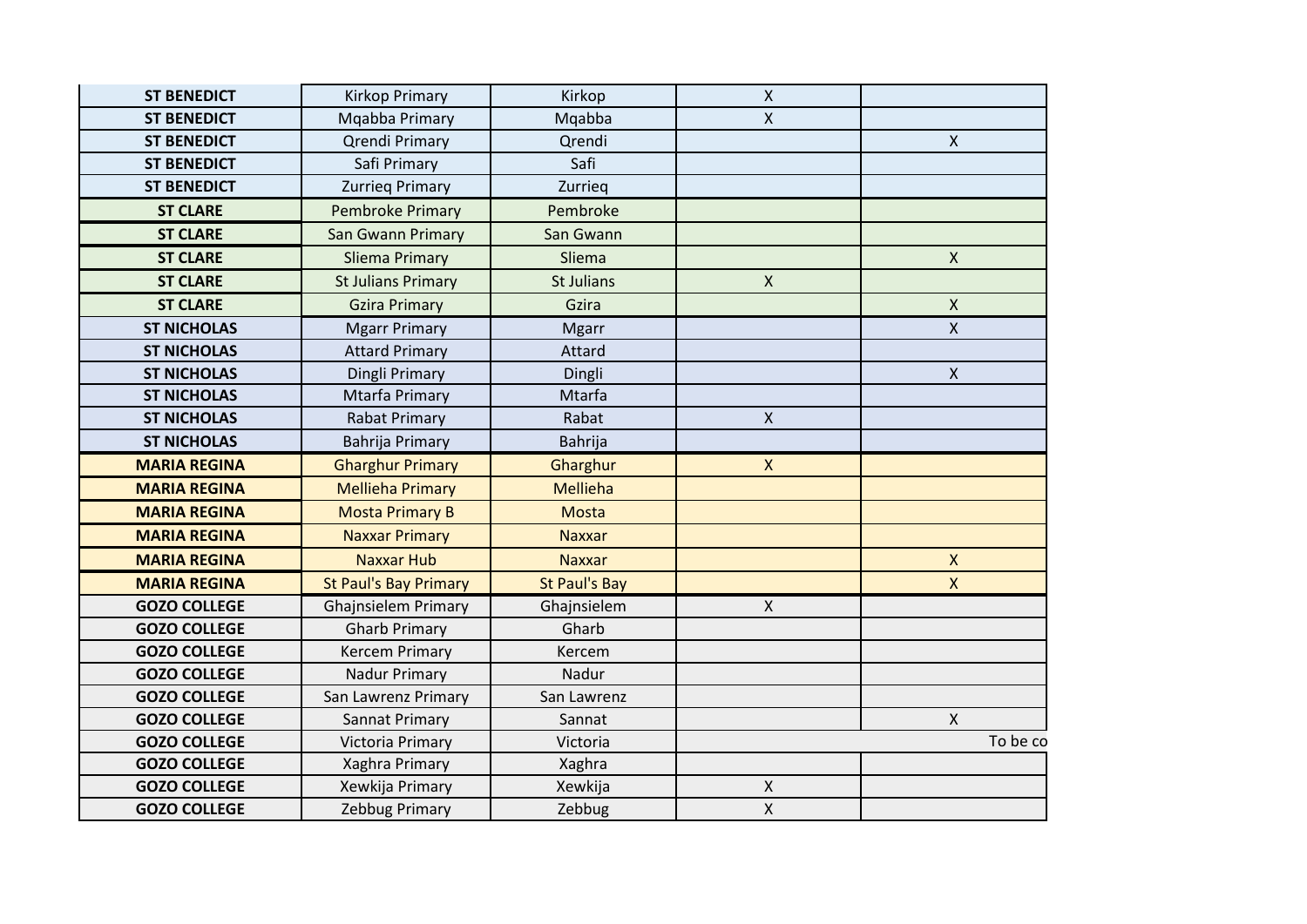| 0.2200011705<br>שני<br>JULLEYE | $1 \dots \dots \dots$<br>.⁄rimarv<br>Jdid | . ורו<br><b>Jai</b> c |  |  |
|--------------------------------|-------------------------------------------|-----------------------|--|--|
|--------------------------------|-------------------------------------------|-----------------------|--|--|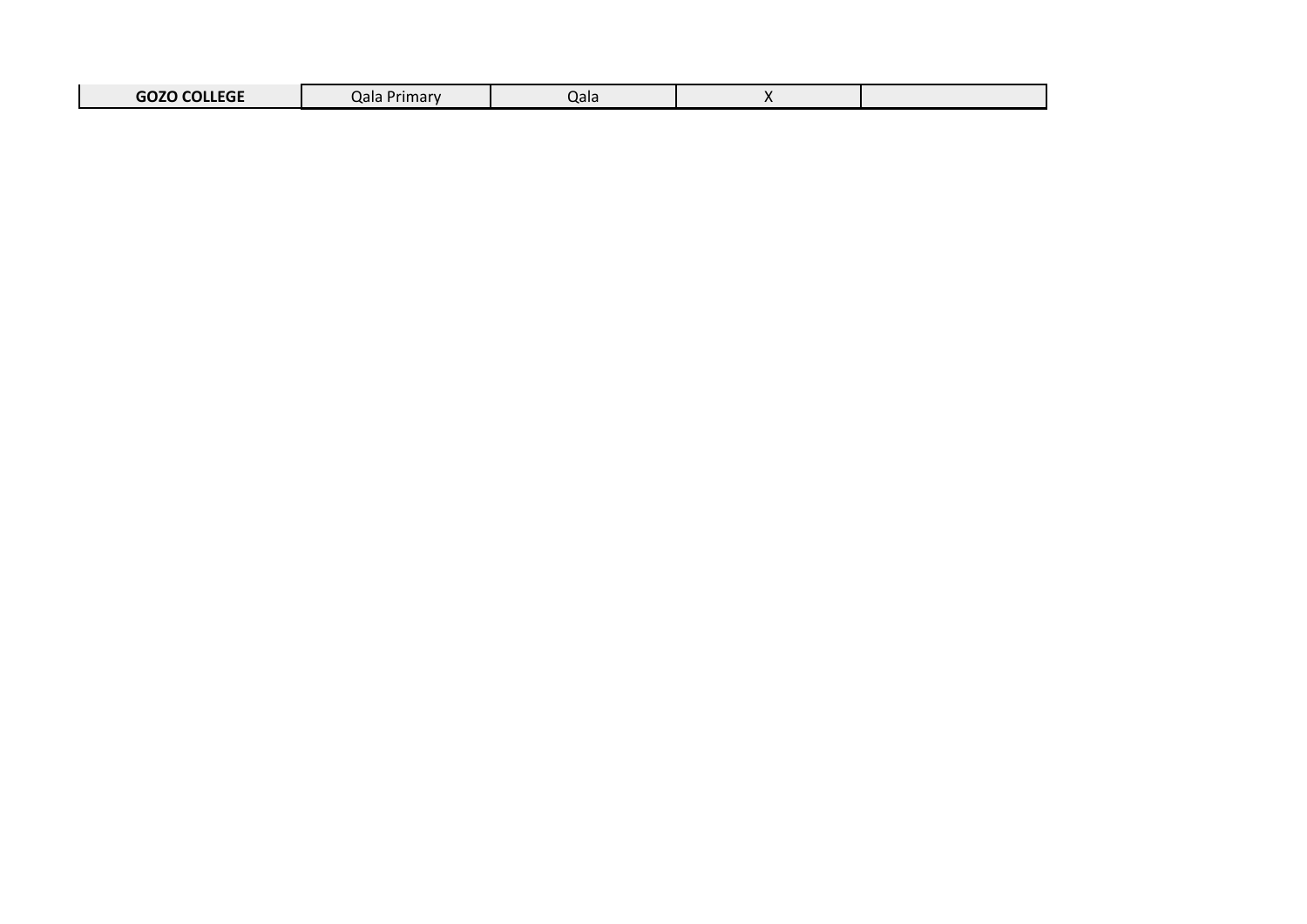| <b>Wed 5th June</b>     | Thu 6th June       |
|-------------------------|--------------------|
| <b>dule</b>             |                    |
|                         |                    |
|                         |                    |
|                         |                    |
|                         |                    |
| $\mathsf X$             |                    |
|                         |                    |
| X<br>$\pmb{\mathsf{X}}$ |                    |
|                         |                    |
|                         | X                  |
|                         |                    |
|                         | $\overline{X}$     |
|                         |                    |
| X                       |                    |
|                         |                    |
| $\pmb{\mathsf{X}}$      |                    |
|                         |                    |
|                         | $\pmb{\mathsf{X}}$ |
| X                       |                    |
| $\overline{\mathsf{X}}$ |                    |
|                         |                    |
|                         |                    |
|                         |                    |
| X                       |                    |
|                         |                    |
|                         | $\mathsf{X}$       |
|                         |                    |
|                         |                    |
|                         | X                  |